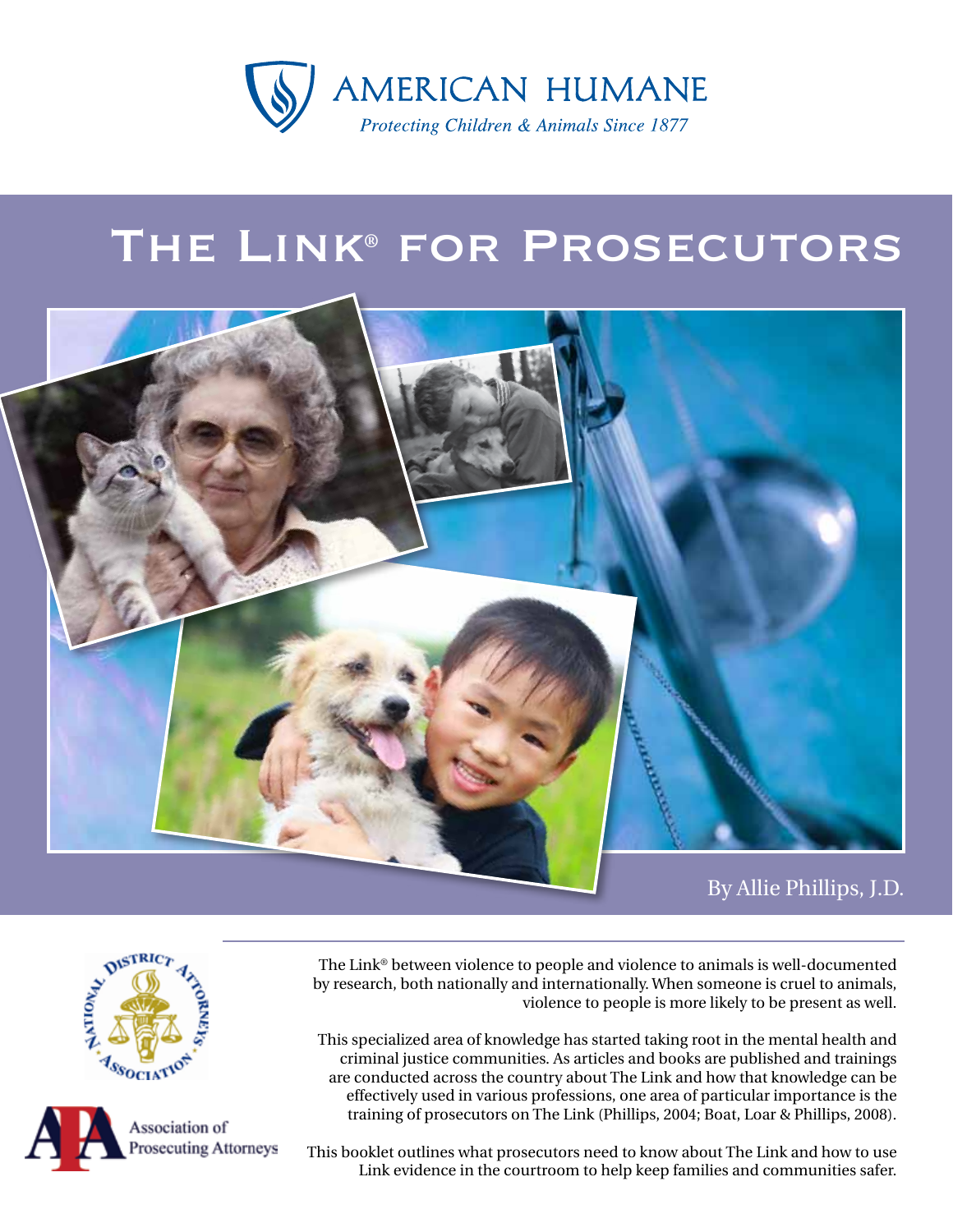#### **About the Author**

Allie Phillips, J.D., is American Humane's vice president of human-animal strategic initiatives and previously was vice president of public policy. She is a former prosecuting attorney from Michigan and was employed as a senior attorney and national trainer for the National District Attorneys Association's National Center for Prosecution of Child Abuse and National Child Protection Training Center, where she created a training curriculum on The Link. She is a recognized expert in The Link, has conducted numerous trainings across the country, and has authored several articles and book chapters on the topic. She is licensed to practice law in Michigan and Maryland.

#### **Acknowledgments**

The author thanks the following colleagues for their expertise and assistance in reviewing this publication: Dr. Frank Ascione, professor and American Humane Endowed Chair, University of Denver Graduate School of Social Work, and executive director, Institute for Human-Animal Connection; Lesley Ashworth, director, domestic violence unit, Columbus, Ohio, city attorney's office; Tracy Coppola, legislative analyst, American Humane; Debra A. Gilmore, manager, child protection reform, American Humane; Stacie Hanson, child welfare programs associate, American Humane; Carol Moran, deputy district attorney, Brooklyn District Attorney's Office; and Raj Prasad and Amy Slameka, assistant prosecuting attorneys, Wayne County Prosecutor's Office, Detroit, Mich.

## **What Is The Link?**

The Link consists of the coexistence of two or more of these intrafamilial crimes: child abuse (including physical and sexual abuse) or neglect, domestic violence (including stalking and rape), elder abuse or neglect, and animal abuse or neglect. The Link can also include linkages of animal cruelty to other forms of violence, such as murder, rape, arson, assault or other violent crimes. With companion animals becoming more important in today's households, and with approximately 63 percent of households having a pet, the interconnection between animal abuse and human violence is now more prevalent.

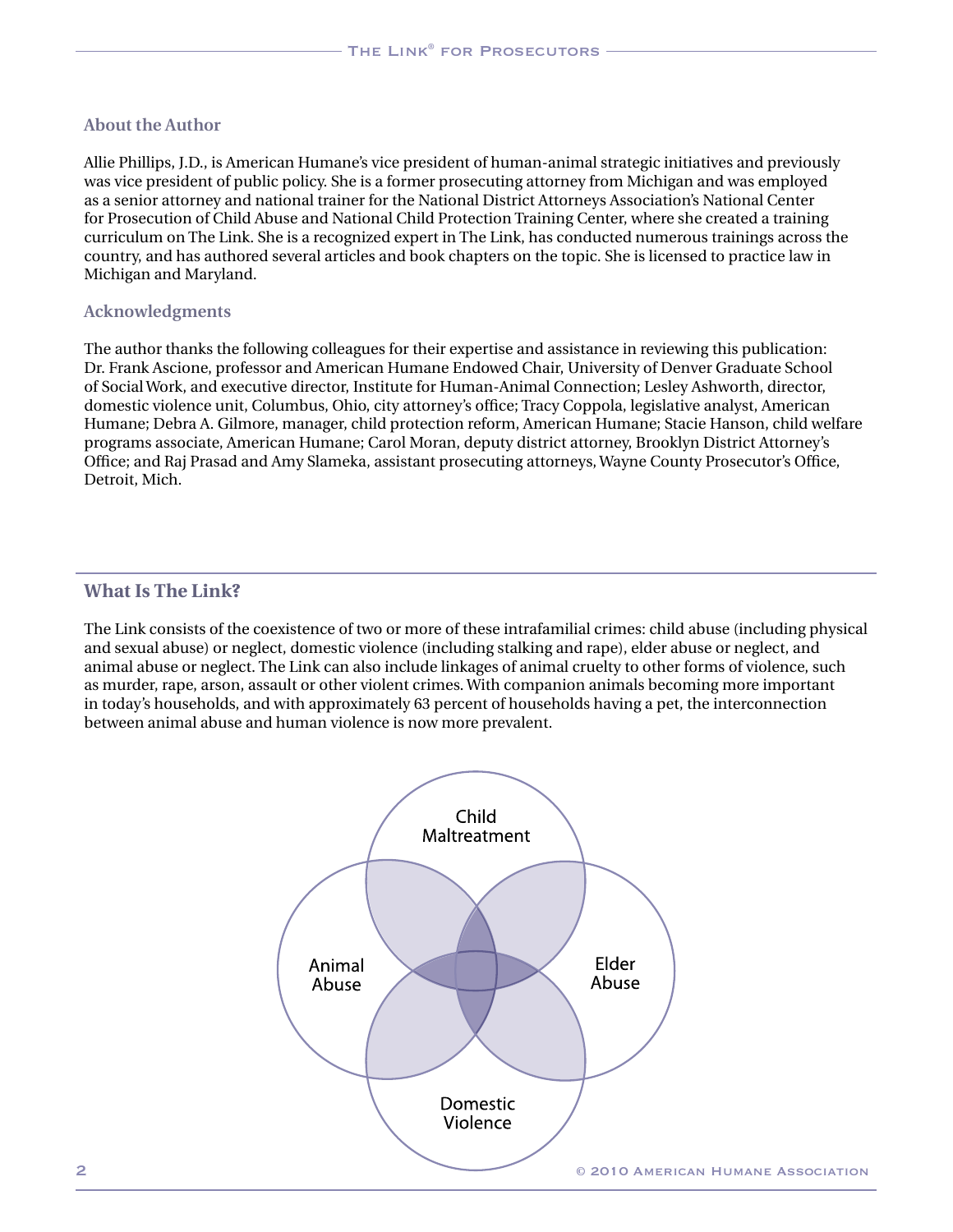## The Importance of The Link for Prosecutors

- When multiple forms of violence, including animal cruelty, occur in a home, that home is still dangerous, and continued violence may occur, if all forms of violence are not addressed properly.
- Animal abuse is more prevalent in homes that experience child abuse and domestic violence (Ascione & Shapiro, 2009; Ascione, 2007).
- • Animal cruelty has been included as one of the symptoms of "conduct disorder" (American Psychiatric Association, 2000).
- Family pets may be targets of threats, harm or killing to coerce human victims to comply with and remain silent about abuse.
- Family members who suffer domestic violence may be more likely to remain in an abusive home, or return home, if they do not have a safe place to put their pet. This keeps adults and children in danger.
- When children witness violence in the home, they are more likely to display violence toward animals (Currie, 2006).
- • Children often love their pets like family members, and if a pet is threatened, harmed or killed, this can cause psychological trauma to the children.
- Animal hoarding is related to human mental health issues that must be addressed to avoid continuing abuses (Patronek, 2006, 2008). Hoarding can impact the social, emotional and physical development of children in the home. (For examples of how hoarding affects children, see http://www.childrenofhoarders.com.) The sentinel value of severe animal neglect, as occurs in hoarding situations, and child/ elder neglect is still not well-recognized.

Although, in most cases, hoarders live alone, in approximately 15 percent of cases dependent adults or minor children are present.

- Bestiality has been related to crimes against people (Hensley, Tallichet & Singer, 2006; Simons, Wurtele & Durham, 2008).
- Animal control/welfare investigators may be the first responders to violent homes, since animal abuse is sometimes witnessed by neighbors. This is an opportunity for animal welfare and human welfare professionals to work together to help families and prevent future violence.
- Like other forms of violence against people, animal abuse and neglect is a crime in every state, and the animal victims are entitled to the protection of those laws.
- When any form of violence is present in a home, no one in that home is safe.

Some prosecutors do not have opportunities or resources to work on prevention efforts in their community, unless there is a community prosecution effort under way. Yet, addressing The Link upfront with agencies and community stakeholders may promote the prevention and reduction of violence.

Research has established that, similar to people, animals feel pain and fear. So the excuse that "it's only an animal" is no longer acceptable in today's society. Animal cruelty's place in the continuum of violence allows prosecutors the unique opportunity to effect holistic change in the family dynamic and play an integral role in protecting people and animals from violence. When prosecutors acknowledge the importance of animal cruelty laws and how they relate to protecting people, then those communities will be better protected from violence.

*Prosecutors who understand this linkage of violent crimes are in a better position to prevent future violence and protect their communities.*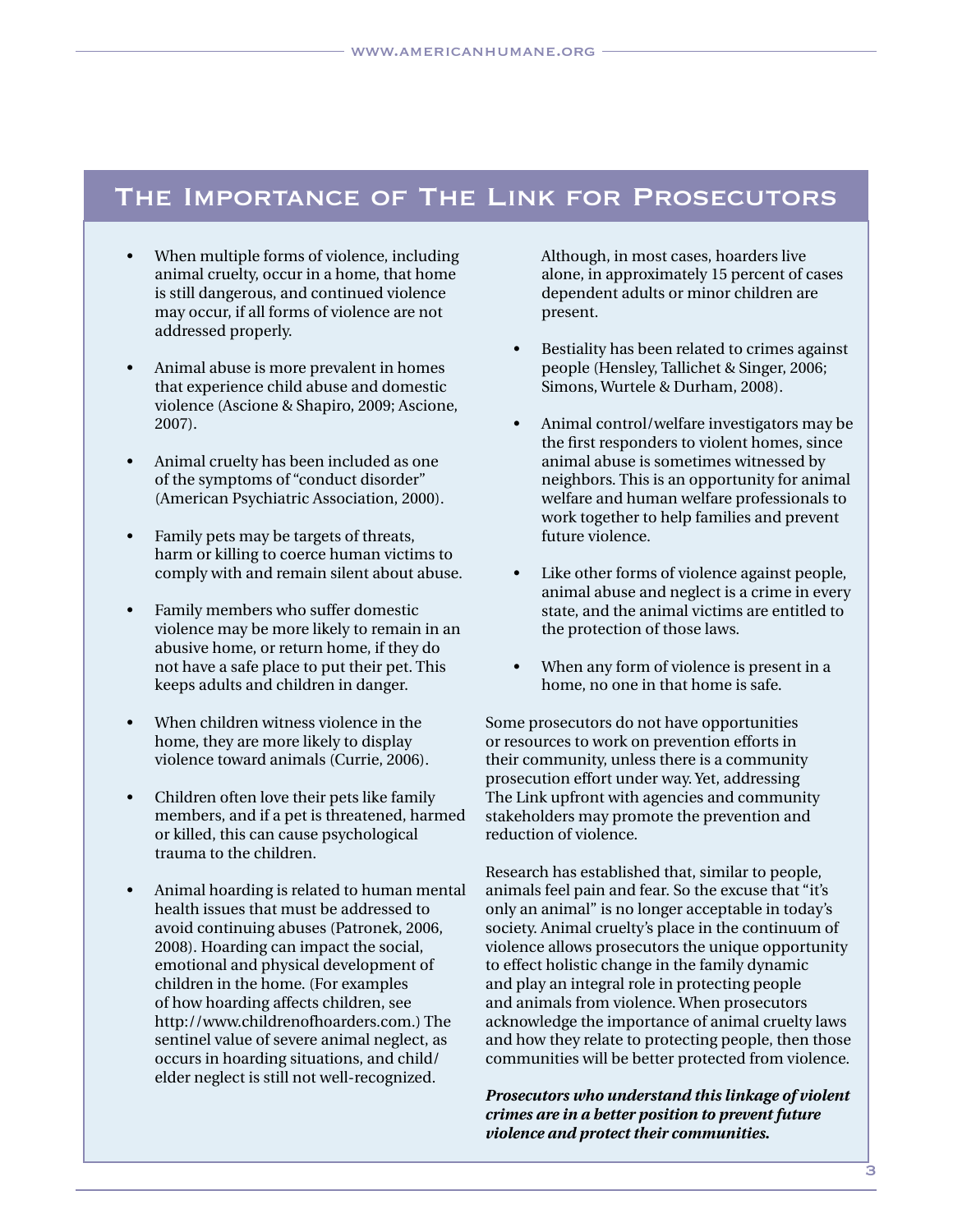## **Domestic Violence and The Link**

#### *When an intimate partner is being battered, the pet may be targeted to maintain silence and compliance from the human victim.*

The family pet that often provides comfort and solace to partners (women and men) and children after an abusive incident may also become an object of the same violence. Because of the bond between people and their pets, partners may be hesitant to leave an abusive home, out of fear for leaving their beloved pet behind. While this dynamic is difficult for many people to understand, it was demonstrated by what occurred immediately before Hurricane Katrina made landfall in 2005: Hundreds of people stayed in the path of the deadly storm because they refused to leave their pets behind. Congress consequently recognized that needless tragedy and enacted the Pets Evacuation and Transportation Standards Act of 2006. Domestic violence is similar to the Katrina situation, with some partners refusing to leave a pet behind in the disaster of violence.

## **Facts and Figures**

- Twelve independent surveys have reported that between 18 percent and 48 percent of battered women have delayed their decision to leave their batterer, or have returned to their batterer, out of fear for the welfare of their pets or livestock (Ascione, 2007).
- 1.3 million women in the U.S. are victims of physical assault by an intimate partner each year (National Coalition Against Domestic Violence, n.d.).
- More than 71 million homes currently have companion animals (American Pet Products Association, 2010).
- In a study of domestic violence shelters across the country, 85.4 percent of shelter directors encountered cases in which women disclosed animal abuse (Ascione, Weber & Wood, 1997).
- In a study of battered women in several northeastern states, 48 percent of respondents reported that animal abuse had occurred "often" during the past 12 months, and another 30 percent reported that the abuse

occurred "almost always." Types of animal abuse reported included punching, hitting, choking, drowning, shooting, stabbing and throwing the animal against a wall or down stairs. Respondents reported that animal cruelty incidents coincided with violent outbursts against human family members 51 percent of the time (Carlisle-Frank, Frank & Nielsen, 2006).

- A 2007 study found that women seeking refuge at a family violence shelter were nearly 11 times more likely to report that their partner had hurt/killed their pet and that shelter women were more than four times more likely to report that their pet had been threatened (Ascione et al., 2007; Volant, Johnson, Gullone & Coleman, 2008).
- "Batterers who also abuse their pets are both more controlling and use more dangerous forms of violence [sexual violence, marital rape, emotional violence and stalking] than batterers who do not" (Simmons & Lehmann, 2007).

## **Pets of Domestic Violence**

Just like people, pets can also be victims of domestic violence. Many pet owners, especially those who are battered, may not wish to be separated from their pet if they leave the abusive home. Training first responders to ask domestic violence victims about family pets should be incorporated into investigative protocols. Knowing if a pet is in an allegedly abusive home, and working with the alleged victim to remove the pet, may avoid a situation where the victim returns to the home to protect the pet.

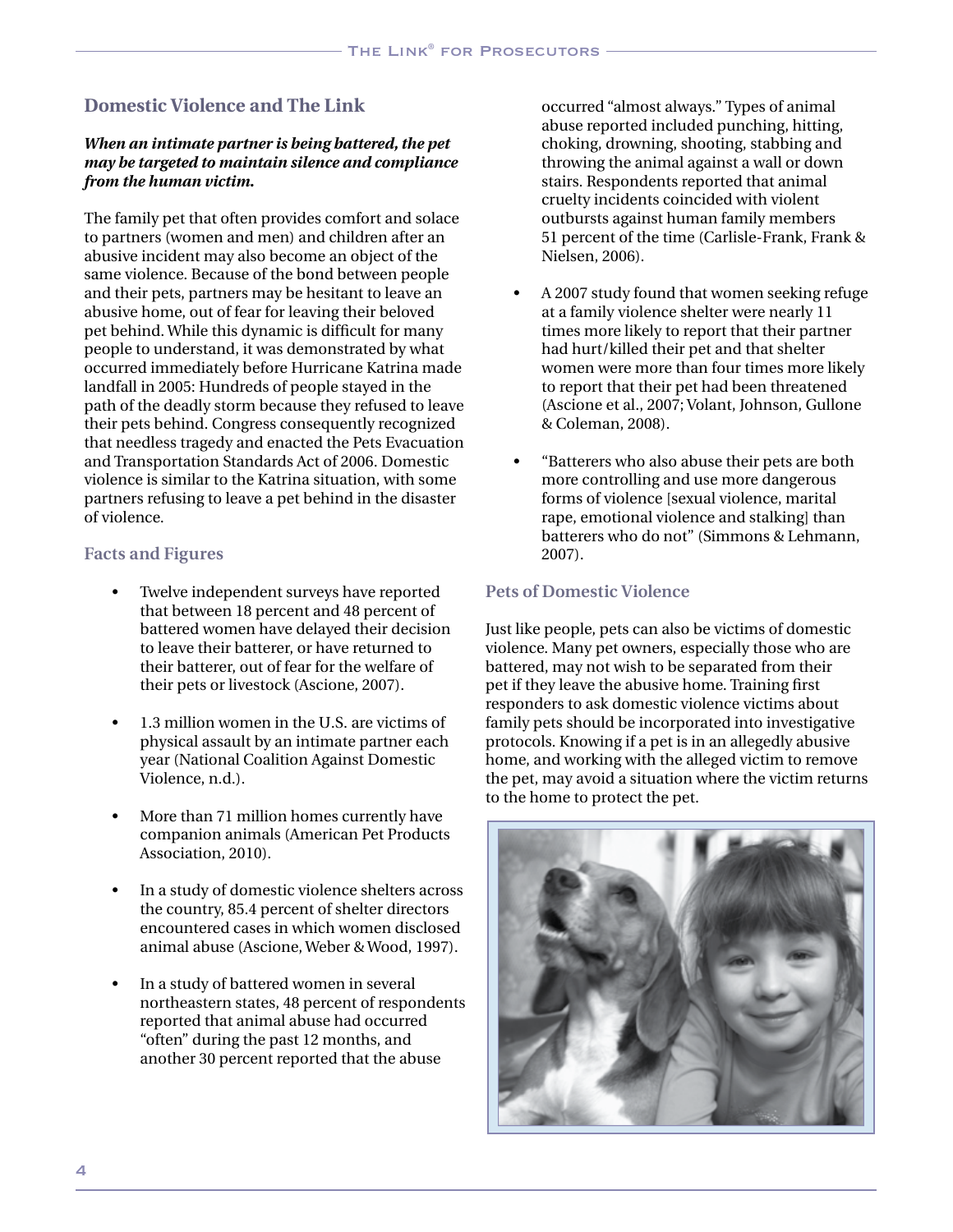To help with housing pets of domestic violence, American Humane's Pets and Women's Shelters (PAWS)® Program sets forth guidelines for domestic violence shelters to house family pets on-site in a safe, simple and inexpensive manner (American Humane, 2008). For prosecutors, having this resource available in your community can make the difference between keeping families safe or watching them return to an abusive home. Please visit www.americanhumane. org/paws to download the *PAWS Startup Guide* and read more about how to implement PAWS in your community.

The "safe havens" concept is another valuable tool for family violence shelters. It involves placing a family pet in an off-site care system, such as in foster care, a veterinary clinic, a boarding facility or an animal shelter, until the owner and pet can be reunited. For more information on safe havens, please visit http:// www.ahimsahouse.org/directory for a listing of current safe havens program. And to download *Safe Havens for Pets: Guidelines for Programs Sheltering Pets for Women Who Are Battered,* by Dr. Frank Ascione, please visit http://www.vachss.com/guest\_ dispatches/safe\_havens.html.

Protective orders for pets are a recent legislative development to encourage judges to include family pets (dogs, cats, rabbits and sometimes livestock) in domestic violence protection orders. In some cases, these initiatives also add "cruelty to animals" to the definition of "domestic violence." For a listing of states that have passed pet protective order laws, please visit American Humane's website at http://www. americanhumane.org/assets/docs/advocacy/ADVpets-in-protective-order.pdf.

#### *Whether or not your jurisdiction has a Pets in Protective Orders law, this is still a tool for prosecutors and judges to include pets in domestic violence protection orders.*

## **Child Maltreatment and The Link**

Children and pets naturally go together. Children are surrounded by animals from their very first days. Animals appear on their clothing and room decorations, in stories, TV shows and movies, and as toys. As part of healthy growth and development, a child's bond with animals teaches empathy and compassion.

When a child has been abused or traumatized, it can be the nonjudgmental comfort from an animal that helps the child heal (American Humane, 2009). It is this same bond that can be exploited to seek silence and compliance from children who have been battered or have witnessed violence in the home.

## **Facts and Figures**

- In 2007, approximately 794,000 children were substantiated as abused or neglected (U.S. Dept. of Health and Human Services, 2009).
- One of the first studies to address The Link between child abuse and animal abuse discovered that 88 percent of homes with physically abused children also included abuse or neglect of the family pet (DeViney, Dickert & Lockwood, 1983).
- In a 2009 study focusing on the interconnection of animal cruelty, child abuse and domestic violence, it was found that nearly half of the participants suffered at least one form of violence during childhood and that victims of family violence were more likely to experience animal cruelty. Witnessing animal cruelty was the largest predictor of future violence by the witness, in that the witness would be more than eight times more likely to become a perpetrator. The study determined that when witnessing animal cruelty interacts with child maltreatment or exposure to domestic violence, the risk of animal cruelty increases; when domestic violence was limited to the most severe cases, exposed individuals were more likely to have witnessed animal abuse; and animal abuse perpetration was also associated with higher rates of child neglect (DeGue & DiLillo, 2009).
- Research has shown that 62 percent to 76 percent of animal cruelty in the home occurs in front of children (Faver & Strand, 2003). Children have been found to intervene to protect their mothers from being battered (Edelson, Mbilinyi, Beeman & Hagemeister, 2003). Anecdotal evidence shows that some children may even allow themselves to be victimized to save their pets from being harmed or killed.
- • A 2007 study found that 66.7 percent of children residing in family violence shelters reported witnessing abuse of their family pet, almost 60 percent of children were very upset, and 37 percent of the shelter children progressed to harming or killing pets (Ascione et al., 2007).
- • Children who are exposed to domestic violence are nearly three times more likely to treat animals with cruelty than children who are not exposed to such violence (Currie, 2006).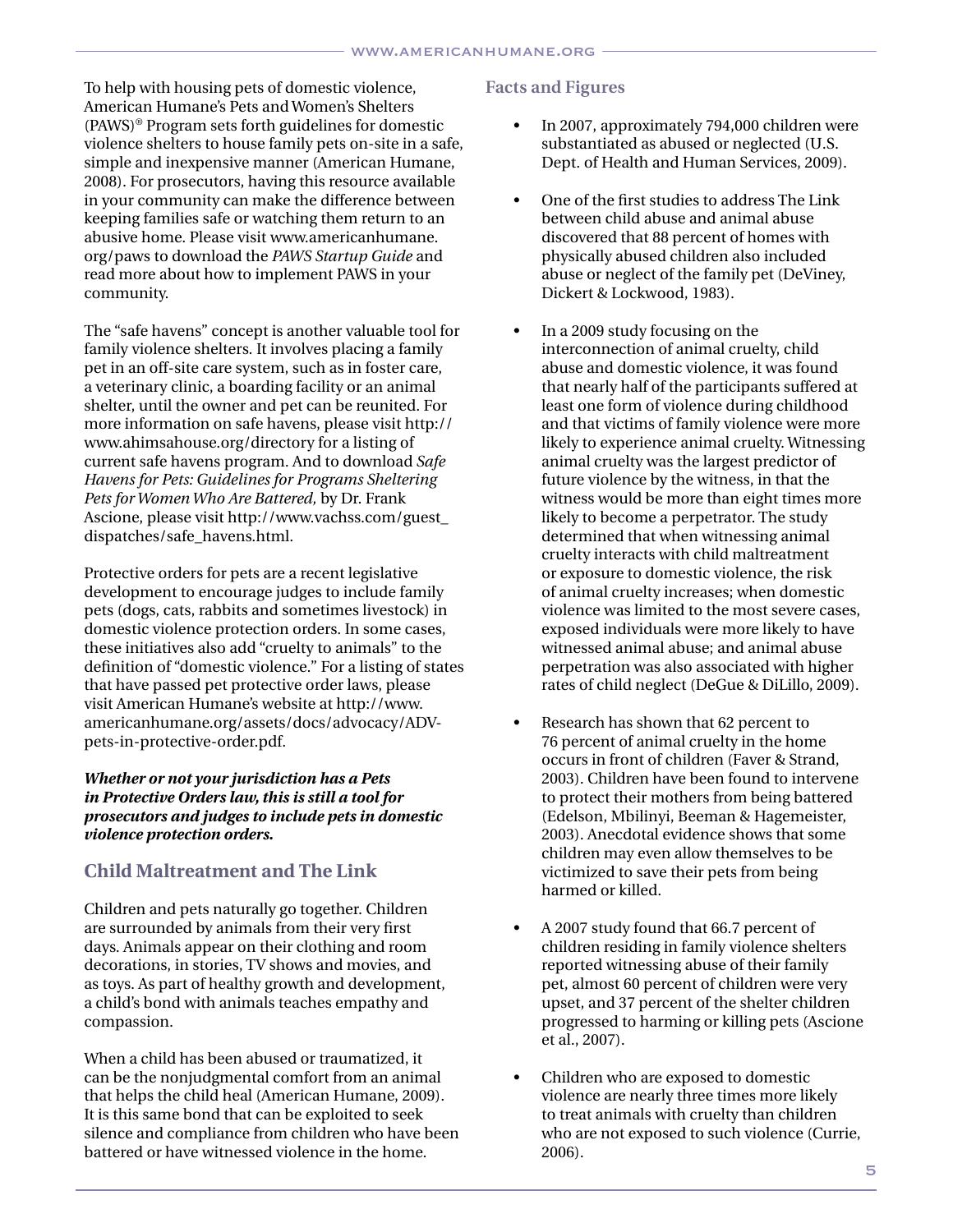- In one study of battered women with children who sought shelter in a safe house, 32 percent reported that their children had hurt or killed a family pet (Ascione, 1998).
- Animal cruelty committed by children is often symptomatic of future abuse of other animals or people (Boat, 1999): 36.8 percent of boys and 29.4 percent of girls who were victims of physical and sexual abuse and domestic violence have been reported to abuse their family pet (Ascione, 2005).
- Significant research has documented a relationship between childhood histories of animal cruelty and patterns of chronic interpersonal aggression (Kellert & Felthous, 1985; Hensley & Tallichet, 2005; Merz-Perez, Heide & Silverman, 2001; Becker & French, 2004).

When talking to children about their experiences with abuse or witnessing abuse, it is important to inquire about family pets. Children, regardless of their age, can provide a wealth of information regarding the dynamics of the home, including how family pets or other animals are treated by the alleged offender. *Consider adding questions about family pets to your forensic interview protocol during the initial rapport stages.*

## **Juvenile Crimes and The Link**

When a juvenile is accused of a Link-related crime, it becomes important to effectively address the underlying causes that resulted in the criminal conduct. The juvenile may have been abused or neglected as a child and/or may have mental health issues that require immediate intervention to prevent future and escalating violence.

"Subtypes of Conduct Disorder are now being examined and one subtype that may be of special interest to those studying animal abuse relates to youths who are described as displaying callous and unemotional traits. These traits may be implicated in psychopathy (Vaughn & Howard, 2005) and are potentially related to deficits in empathy (Kotler & McMahon, 2005; Raine et al., 2006). In one study of a normative sample of school-aged children, it was found that scores on a measure of callousunemotional traits were positively correlated with scores on an animal abuse measure (Dadds, Whiting & Hawes, 2006). A recent case report suggests that both actual and symbolic (e.g., dismembering a toy animal, hanging a sibling's toy teddy bear by a noose) animal

abuse may have diagnostic value (Shapiro, Prince, Ireland & Stein, 2006)" (Ascione & Shapiro, 2009).

"Setting fires, bullying, and forced sex are three additional symptoms of antisocial behavior related to the diagnostic criteria for Conduct Disorder. Recent research suggests that animal abuse may cooccur with these other forms of destructiveness and aggression" (Ascione & Shapiro, 2009). Correlations between arson and animal abuse have been reported in children and adolescents exposed to domestic violence (Dadds & Fraser, 2006; Becker, Stuewig, Herrera & McCloskey, 2004). Fire setting and animal abuse among youths have also been correlated (Kolko, 2002). Moreover, one study of 9- to 12-year-old Italian children found that being a victim of bullying was the strongest predictor of committing animal abuse (Baldry, 2005). Similar results were found in an Australian sample of 12- to 16-year-old youths who were both victims and perpetrators of bullying (Robertson & Gullone, 2008).

There are a number of programs for engaging at-risk and offending youths in a safe setting with animals. These programs work to establish/reestablish empathy and compassion in the youths. Project Second Chance, in Albuquerque, N.M.,<sup>1</sup> pairs youth offenders at the Youth Diagnostic Development Center with dogs that have come to the animal shelter for behavioral issues that would impact future adoption. The three-week program allows the youths to retrain the dogs to help them be adopted. The program helps the youths understand that animals are sentient beings. Green Chimneys (http://www.greenchimneys.org/), in Brewster, N.Y., is a residential treatment facility for at-risk youths. Through animal-assisted therapy and activities, the youths are offered specialized treatment and educational and recreational activities. Project POOCH (Positive Opportunities, Obvious Change with Hounds), Inc., in Oregon, "provides opportunities for youth in corrections to develop the personal and vocational skills they will need to become responsible, productive members of the community. The program accomplishes this by teaching youth to care for and train shelter dogs for adoption."

## **Elder Abuse and The Link**

A conservative estimate is that 1 in 3 elderly people have a pet (Mason, Peak, Krannich & Sanderson, 2002). With many elderly, their spouses may have passed on and their children have moved away, and some may be housebound, due to physical restrictions, thus contributing to their isolation. A beloved pet, therefore, can become an elderly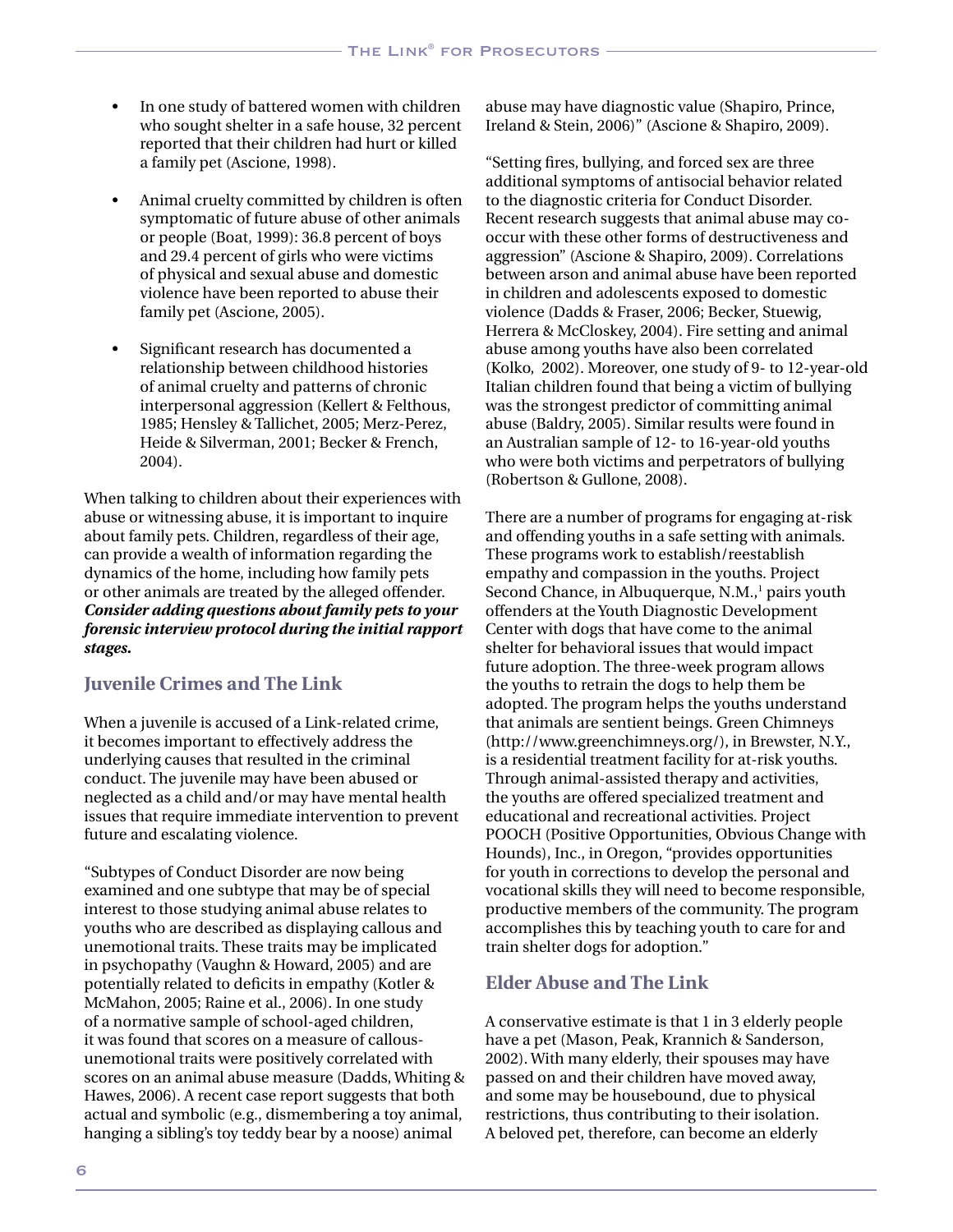

person's only family, friend and source of comfort and companionship. It is this bond that can be manipulated by someone abusing or exploiting the elderly person.

Pets can be threatened with harm or actually hurt or killed as a means to coerce a client to submit to the wishes of another. Abuse of the elderly is emerging as a significant factor in the increasing incidence of violence in the family. Many elderly clients have less mobility, rely on pets for companionship, and often suffer depression if a pet dies or if they have to enter a care facility without their pet. They often cannot give appropriate veterinary care, due to financial restraints or inability to travel. Neglect of animals is often found.

In a 2009 study, Ascione and Peak conducted a national survey of adult protective services agencies to determine whether clients are asked questions about animals. The questions and results were:

- In your screening process for elder abuse, do you ask if pets are present in the home? (Yes: 46.3 percent; No: 53.7 percent)
- Do you ask any questions concerning pet abuse or animal welfare in general? (Yes: 12.2 percent; No: 87 percent)

This study demonstrated the lack of questions being asked to vulnerable seniors who may have their pets threatened or harmed (Peak & Ascione, in press).

Another study also focused on whether adult protective services workers are asking clients about their pets and are developing a plan for the care of pets (Boat & Knight, 2000). In this study, six case managers were interviewed from a Midwestern state that assists approximately 1,500 clients per year (ranging from age 30 to 85). The study found that

threats or harm to pets were infrequent, but dramatic. Recommendations from the study included asking elderly adults about their pets (this can assist with caseworker safety issues as well as pet care), asking if they are worried about their pet, or asking if their pet is in danger.

#### *Please review your local adult protective services protocols and encourage case workers to inquire about family pets.*

Adult children and grandchildren can be offenders in elder abuse cases. The abuse may include aggression or violence toward the elder and the pet, but can also include theft of property, money and financial information. If a pet is present in the elder victim's home, the pet can become a tool to exert coercion over the elder.

If an offender claims that the elder suffers from dementia and is discussing a former pet that has since passed on, social service caseworkers should not accept that claim as true. Instead, look throughout the elder victim's home for recent signs of a pet, such as food bowls, litter box, pet food, toys, leashes and bedding with pet fur on it. *By looking beyond the claims of the alleged offender, evidence that a pet has been harmed or killed may be uncovered.*

## **Other Violent Crimes and The Link**

A study published in 2009 (Alys, Wilson, Clarke & Toman) aimed to determine if any association existed between childhood animal cruelty and delinquency, adult offending, violence and a dysfunctional background. Specifically, the study compared sexual homicide prisoners, sex offender outpatients, and a control group of men in an adult education program. Twenty men were in each of the three groups. None of the sex offender outpatients admitted to animal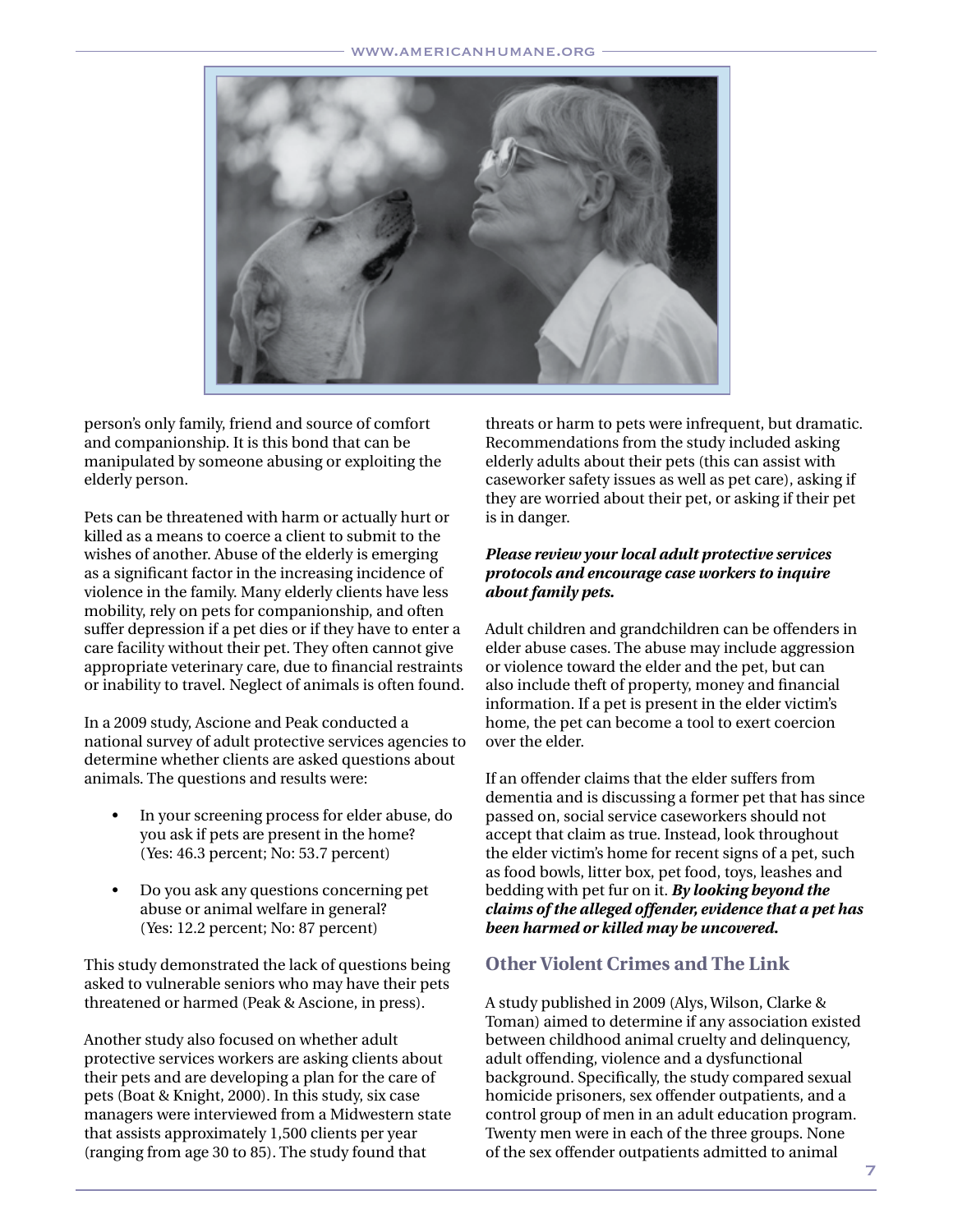cruelty, but 19 of the sexual homicide prisoners and 14 of the control group admitted to animal cruelty in childhood. The researchers believed that the sex offender outpatients may have had concerns of admitting to cruelty while still on parole. The results demonstrated that participants with an animal cruelty history were 11 times more likely to be sexual homicide offenders and that those with a greater frequency of animal cruelty in childhood and adolescence were six times more likely to be sexual homicide offenders. This gives some support for the "violence graduation hypothesis." Moreover, the study participants who reported childhood animal cruelty were more likely to be antisocial in adolescence. That antisocial behavior is not limited to violent behavior, but includes general offending, such as property offenses. Of interest was that this study did not support the expectation that sexual abuse would be associated with animal cruelty. Instead, it was associated with physical and psychological abuse. "Participants who were physically abused were three times more likely to abuse animals in childhood and six times more likely to abuse animals in adolescence. Participants who were psychologically abused were two to three times more likely to abuse animals in adolescence."

In a study conducted in 2002 of inmates with the Utah Department of Corrections, 42 men were questioned regarding their most recent and past histories with the treatment of animals and/or for admitting to violence in their relationships. The men were ages 21 to 55, over two-thirds of the participants were Caucasian, and more than half were divorced. The survey found that over 55 percent had actually harmed or killed pets while living with an adult partner, and 50 percent had harmed or killed pets in general. And when harming an animal was involved, the rate of intimate-partner violence generally increased. For example, 9.5 percent of men who did not harm/kill animals "used force … oral or anal sex" on a partner, whereas 33.3 percent of men who harmed/killed animals also "used force … oral or anal sex" on a partner. Rates of other harmful conduct also increased. For example, setting fires increased from 28.6 percent (of men not harming/ killing animals) to 47.6 percent (of men harming/ killing animals); property destruction increased from 28.6 percent to 42.9 percent; and punching, kicking or biting others increased from 42.9 percent to 71.4 percent (Ascione & Blakelock, 2003).

## **Bestiality**

Bestiality is the crime of a person engaging in sexual contact or penetration with an animal. Currently, 36 states and the District of Columbia have laws prohibiting bestiality.2 The crime of bestiality is receiving greater attention, due to media interest and as a result of its connection with the past criminal behavior of offenders. Bestiality has been found to be related to crimes against people when retrospective reports of incarcerated men have been examined (Hensley, Tallichet & Singer, 2006; Simons, Wurtele & Durham, 2008).

## **What Is Link Evidence?**

Investigators are the key to obtaining Link evidence. Investigators for child and adult protective services, law enforcement officers responding to domestic violence calls, victim advocates, forensic medical personnel, family justice centers, and animal control/ welfare officers should be encouraged to receive training on how to look for all forms of violence in the home. This cross-training effort is occurring in communities and includes educating the investigators on some basic signs of child, adult, elder and animal maltreatment. These trainings usually take a few hours to a few days. Once trained, responders should receive jurisdictional guidance on how to report the observations of alleged maltreatment to the proper investigating agency. This is called "cross-reporting," and it is being included in more state laws. A listing of states that require cross-reporting can be found at http://www.americanhumane.org/assets/docs/ advocacy/ADV-laws-state-cross-reporting.pdf.

#### *Prosecutors are in a unique position to provide training to law enforcement and agency investigators on a variety of issues, including The Link and crossreporting. Bringing these diverse professionals together to discuss The Link is crucial to stopping the cycle of violence in homes and communities.*

Prosecutors should first start by speaking with local law enforcement and agency investigators about the goals of cross-training, and identify stakeholders from various agencies to attend a training session. Crossreporting can be discussed, as well as procedures for how your jurisdiction wishes to handle crossreports. Procedures may include providing responders with contacts at a cross-reporting agency, so that a call can be made from the scene or home under investigation, as well as how to file a report. The goal of cross-training and cross-reporting is not to engage in an investigation in an outside field of expertise, but simply to understand what might be considered maltreatment and know whom to call to report it.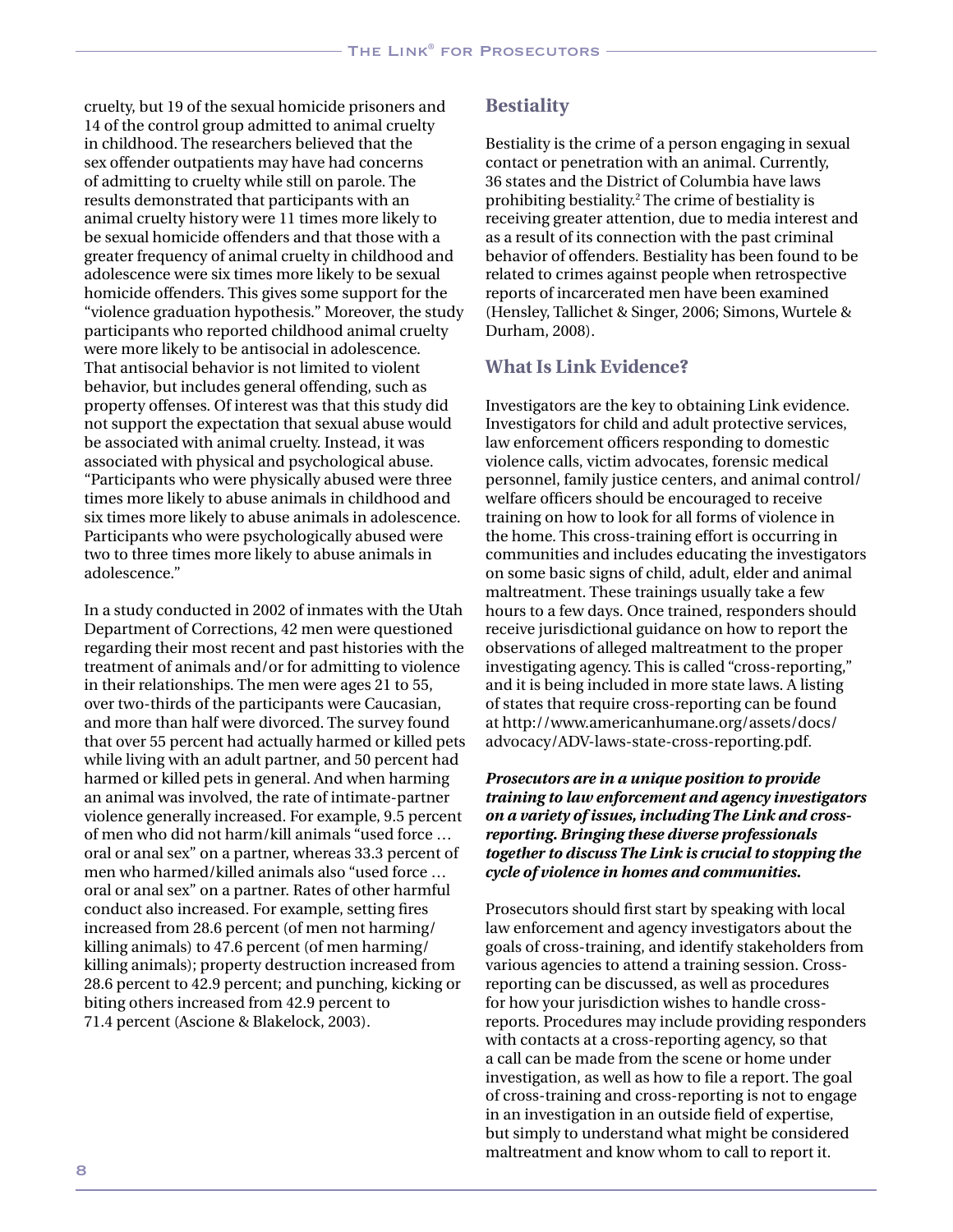## **How to Use Link Evidence**

When a prosecutor is requested to make a charging decision on an incident, having all the information available at that time is essential. Although much of The Link evidence should be secured in the initial investigation, some may also arise after criminal charges have been brought against an offender. This may occur through continued interviews and discussions with victims, family members, neighbors or other witnesses.

When reviewing police reports involving child victims, witnesses or animal cruelty offenders, the Boat Inventory on Animal-Related Experiences, created by Dr. Barbara Boat, associate professor, University of Cincinnati Department of Psychiatry, and executive director of the Childhood Trust of Cincinnati Children's Hospital Medical Center, is one tool available to help assess a child's relationship to animals. Including information about experiences with animals in assessment tools can provide prosecutors, forensic interviewers and law enforcement with valuable insights into the dynamics within the home. Considerable research supports the contention that the behavior that harms the animal is the same behavior that harms the person. Dr. Boat developed a Childhood Trust Events Survey (CTES), which can be found at http://www.ohiocando4kids. org/Childhood\_Trauma. This includes both a caregiver version and a child and adolescent version. In addition, Dr. Boat has modified the survey to include the Childhood Trust version on animal-related experiences.

#### *Asking children questions about the animals in their lives is both informational and significantly less threatening than direct questions about abuse.*

While those questions have to be addressed, especially by law enforcement and prosecutors, the questions in the Childhood Trust version on animal-related experiences provide considerable information as to the family dynamics and provide interviewers with a platform from which to effectively assess a situation (Boat, Loar & Phillips, 2008).

## **Pre-Charging Decisions**

If a police report contains allegations that suggest a Link, law enforcement should coordinate with related agencies (e.g., child welfare, animal welfare, adult protection) regarding the history of the offender or family, including prior complaints, tickets issued,

or even a log of phone calls of complaint against the accused. This information can be helpful to a prosecutor in forming a complete picture of an incident and in coordinating forensic interviews and timing responses with multiple agencies. This history is also relevant to determining the severity and frequency of the incident and whether charges are appropriate or an alternative response may be helpful to the victim and family.<sup>3</sup>

If the incident involves allegations of child abuse, attempt to obtain information from the prosecutor or attorney handling past or current child protection or family court cases to learn more about the family dynamics and prior services offered. Civil child protection attorneys and criminal prosecutors should also coordinate and share information, when allowed, as each has valuable information that would help in all cases.

## **Charging Decisions: The Criminal Complaint**

If evidence supports a variety of charges related to The Link, those charges should be brought together in one complaint, to allow the full story to be told to a judge, jury or probation agent. If additional information of criminal wrongdoing comes forward after a complaint, consider amending the complaint to bring additional charges. If that is not possible, a pre-trial motion may allow for introduction of the information. Regardless of what charge is brought regarding violence in the home, providing assistance to address violence in the home will help those at risk.

## **Pre-Trial and Trial Strategies**

*An effective motion for prosecutors is the FRE404B pre-trial motion.* This pre-trial motion was the most successful motion filed in my human violence cases. A 404B motion relates to "other acts" that are often uncharged against the defendant. The motion is filed to show a pattern by the defendant. For instance, to show "proof of motive, opportunity, intent, preparation, plan, knowledge, identity, or absence of mistake or accident."

Although every state has varying evidentiary laws, if your state has a 404B or other similar provision for admitting other "bad" or uncharged acts, consider using this strategy to introduce Link evidence. The following is an example of how I used a 404B motion to introduce uncharged acts of animal cruelty in a child sexual abuse case: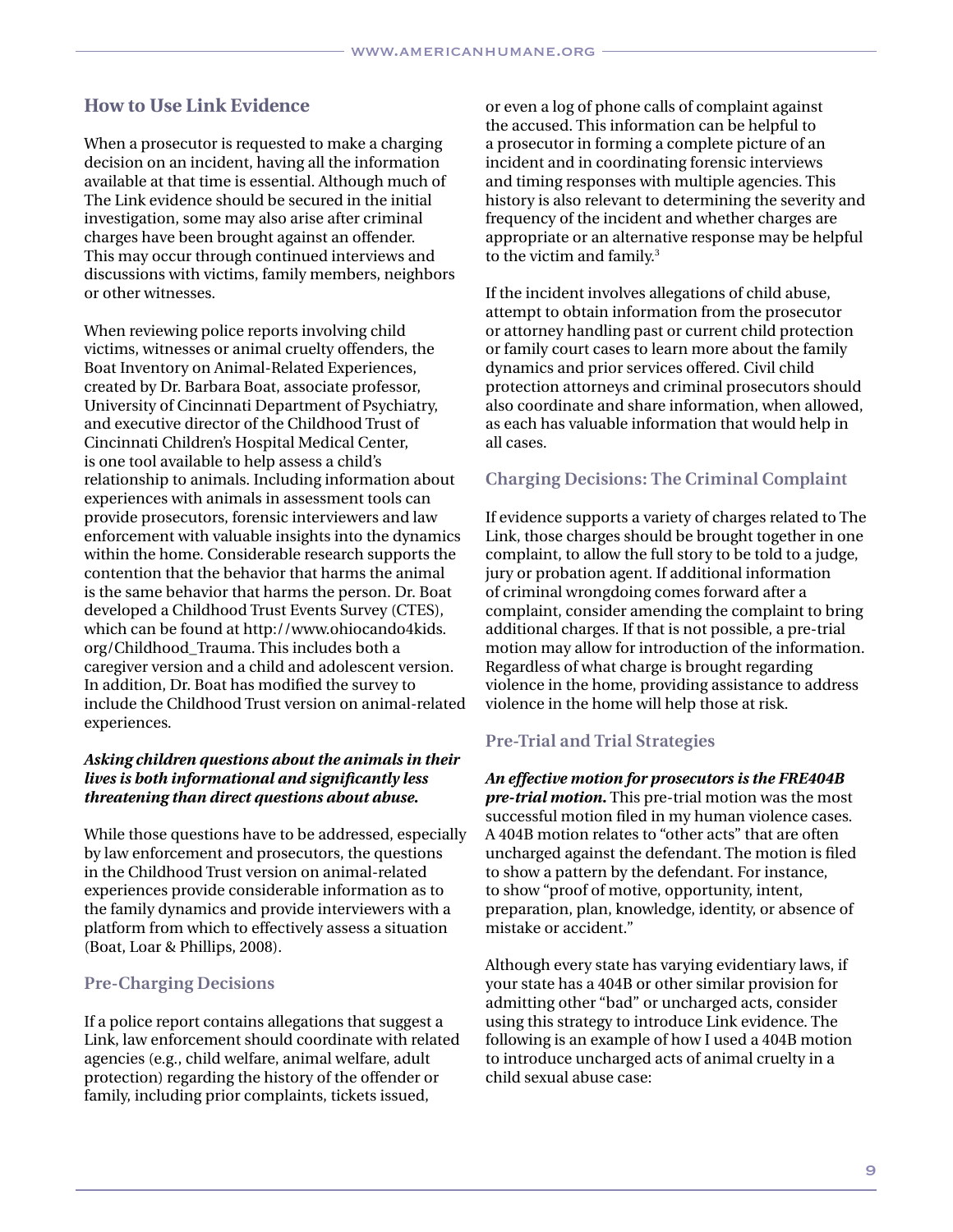While preparing an 8-year-old girl to testify, we sat on my office floor talking about what court would be like the next day. As we talked, she drew a picture of a black-and-white cat. She said she had a cat named Oreo, who was so happy now that stepdad was gone. Her stepfather was the defendant in the case. When I asked her why Oreo was happy, the child then detailed how every night, for years, as her stepfather would come to her bedroom to sexually assault her, Oreo would lie outside her closed bedroom door to protect her. As her stepfather approached her door, Oreo would hiss and spit at him, and he routinely kicked Oreo out of the way every night. After hearing this, I had the child's mother take the cat to a veterinarian, where X-rays confirmed numerous healing rib fractures.

In a 404B pre-trial motion, the judge allowed the child to testify regarding Oreo's actions, to demonstrate the defendant had a pattern, scheme and system of doing an act before each incident of sexual abuse. Moreover, the veterinarian was allowed to testify and introduce the X-rays to corroborate the child's testimony. The jury returned a verdict of guilty and was influenced that the testimony regarding Oreo's injuries was corroborated by the veterinarian, which, in turn, corroborated the child's testimony regarding her abuse.

If a prosecutor is handling a sexual abuse case in which force must be proven, some prosecutors have seen success in pre-trial arguments that the threat of violence, or actual violence, to a family pet exerts coercion on the victim to remain silent and compliant. *The threats or harm to the animal can be used to prove the element of force.* 

#### **Plea Negotiations**

When prosecutors summarily dismiss or reduce charges involving human or animal violence, or fail to provide services to families in need, they are doing a great disservice to the victims and the community. If your office does not have a policy on animal abuse cases, now is the time to set a firm policy. Animal

abuse cases should not be pushed to the bottom of the docket under the misconception that they are unimportant. Knowing its link to human violence, animal abuse must be given the proper attention to prevent future and escalating crimes of human violence. *In cases involving animal abuse, it is important to have an admission of guilt, or a nocontest plea at a minimum, in order to receive the appropriate services, counseling and probation terms at sentencing.* Dismissing an animal cruelty charge simply to obtain a guilty plea will result in limiting the options of the judge and probation department to order the defendant into specialized counseling.

## **Pre-Sentence Report and Sentencing**

One area that causes issues for prosecutors is the legal classification of animals as "property" for purposes of state sentencing guidelines. Although prosecutors are limited in this aspect, research is available that animals are in a property subclass called "sentient property" (Favre, 2004). For example, animals are provided protections from abuse and harm, whereas a toaster is not. States that provide legal protection to animals in domestic violence protection orders do so because families want protection for their pets, but do not ask for the same protection for their stove. Thus, the general classification of animals as property is limited in scope, and prosecutors need to be aware of this fine distinction. There is also discussion occurring to reclassify animal cruelty into "crimes against society" rather than "crimes against property." A reclassification in this regard recognizes The Link by positioning human and animal in similar categories (Ascione & Shapiro, 2009).

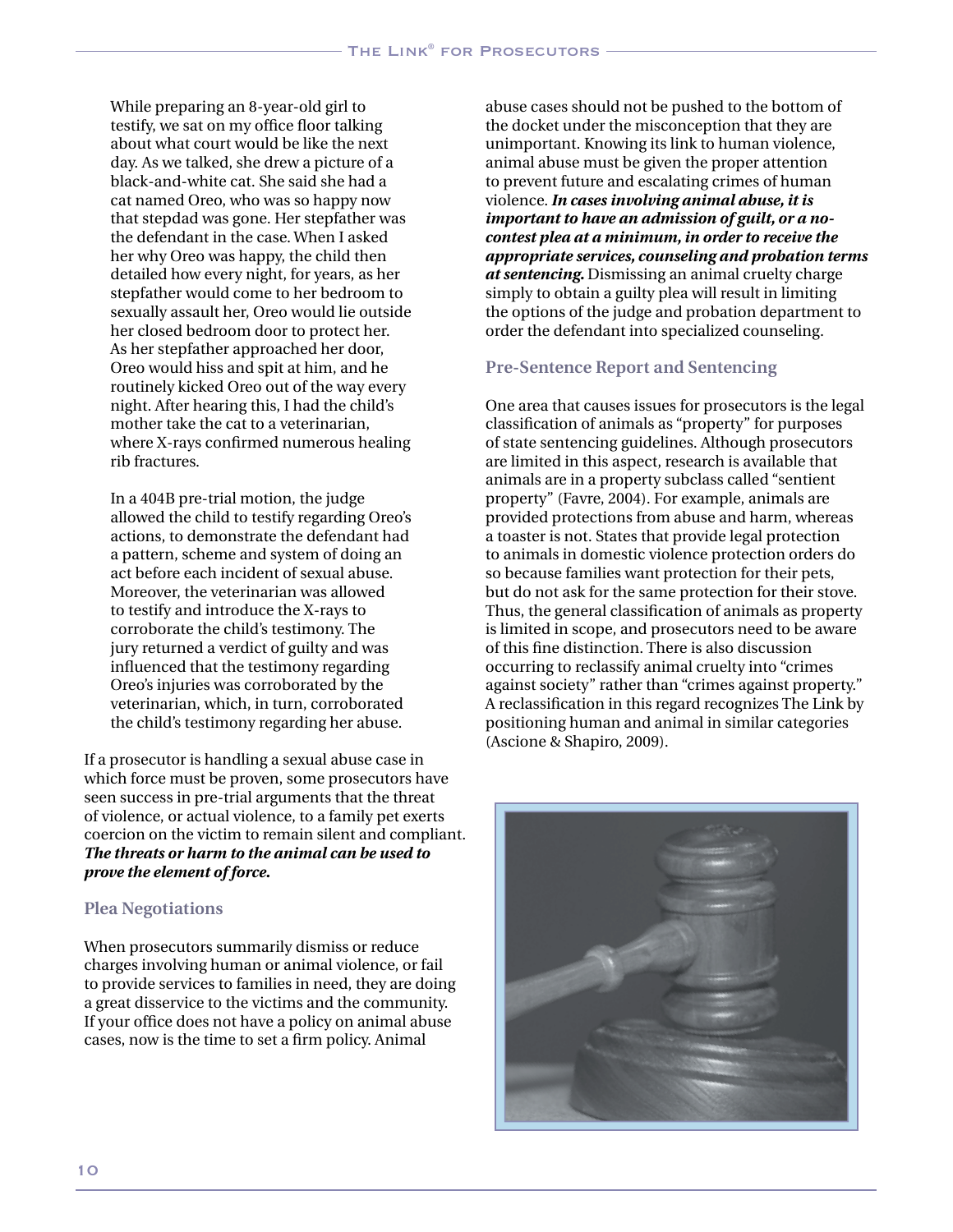*For any defendant convicted of a violent crime (whether against a person or an animal), the prosecutor should request a court-ordered psychological evaluation, including the appropriate follow-up therapeutic intervention.* Many states have laws that require or allow for psychological evaluations<sup>4</sup> and counseling<sup>5</sup>. If your state does not, you can still make the request of the sentencing judge. Animal abuse involves dynamics that differ from other forms of violence, and a specialized intervention program must be ordered when appropriate. One such program, AniCare, was the first published treatment for animal abusers. AniCare has treatment models for both adults and children. Information on AniCare can be obtained from Animals & Society Institute (www. animalsandsociety.org). Other treatment modalities include The Strategic Humane Interventions Program (Loar & Colman, 2004) and residential treatment programs for at-risk youths (discussed in the Juvenile Crimes and The Link section).

*When appropriate, prosecutors also should request that any defendant convicted of animal abuse should be prohibited from owning, possessing, living with or working with any animal during the term of probation or parole.* Fourteen states have laws in place that mandate this sentencing provision upon a conviction of animal cruelty<sup>6</sup>. For the remaining states, and when appropriate, prosecutors need to request this sanction in order to keep the defendant away from animals and reduce the likelihood of future incidents of harm.

To determine the effectiveness of interventions and assess recidivism rates, follow-up assessments should be conducted so that evidence-based information can be obtained.

## **Civil Dependency Cases**

Prosecutors assigned to family court to handle child protection civil dependency cases also have opportunities to address The Link. Many of the suggestions listed above would be applicable in a civil child protection case. One suggestion unique to civil child protection attorneys would be to consider the importance of pets to children when removing children from the home. Working to create a system where pets can be placed with children (in petfriendly foster homes) could reduce the trauma of removal for the child and would also keep the pet safe.

## **Changing Agency Procedures**

In spite of the movement toward changing laws to acknowledge The Link (e.g., including pets in domestic violence protective orders), the only way to make systemic change is to address policies within agencies. *Child and adult protection agencies, law enforcement, domestic violence shelters and victim advocacy offices should add questions during intake that ask children and families about animals in the home and whether the animals have been harmed or threatened.* 

Law enforcement agencies are now incorporating animal-related questions into their child abuse and domestic violence risk assessment protocols. Santa Clara County, Calif., has amended its *Domestic Violence Protocol for Law Enforcement* to include information about animal inquiries. For example, the protocol includes information on including animals in Stay Away Orders, includes cruelty to animals as a possible criminal charge arising from a domestic violence situation, encourages officers to "document if any pets were threatened, harmed, or there is evidence of animal abuse," and encourages trainers to specifically discuss California law allowing pets to be included in protection orders. The Westminster, Colo., police department also asks animal-related questions as part of its risk assessment — specifically questions about prior pet abuse and threats to kill a pet. The officers are also made aware that Colorado law allows pets to be included in protective orders.

Social service agencies are acknowledging the human-animal bond, such as recognizing that family members may remain in harm's way out of fear for their animals' safety. Additionally, community agencies are incorporating therapy animals into treatment for children.7 Domestic violence shelters are increasingly having families request help for their pets, and many shelters are either unable or unwilling to provide this service. Shelters have two options to help families with pets: (1) arrange for off-site housing of family pets at veterinary clinics, boarding facilities or animal shelters, or create a foster care program (often called a Safe Havens program); or (2) implement Pets and Women's Shelters (PAWS)® guidelines, which outline how shelters can effectively and safely house pets on-site with their human families.<sup>8</sup>

*Prosecutors are also in a unique leadership position to oversee the change in their community to start the recognition of the cross-correlation of The Link.* The growing recognition of this dynamic and how it can be used both inside and outside the courtroom will benefit all victims.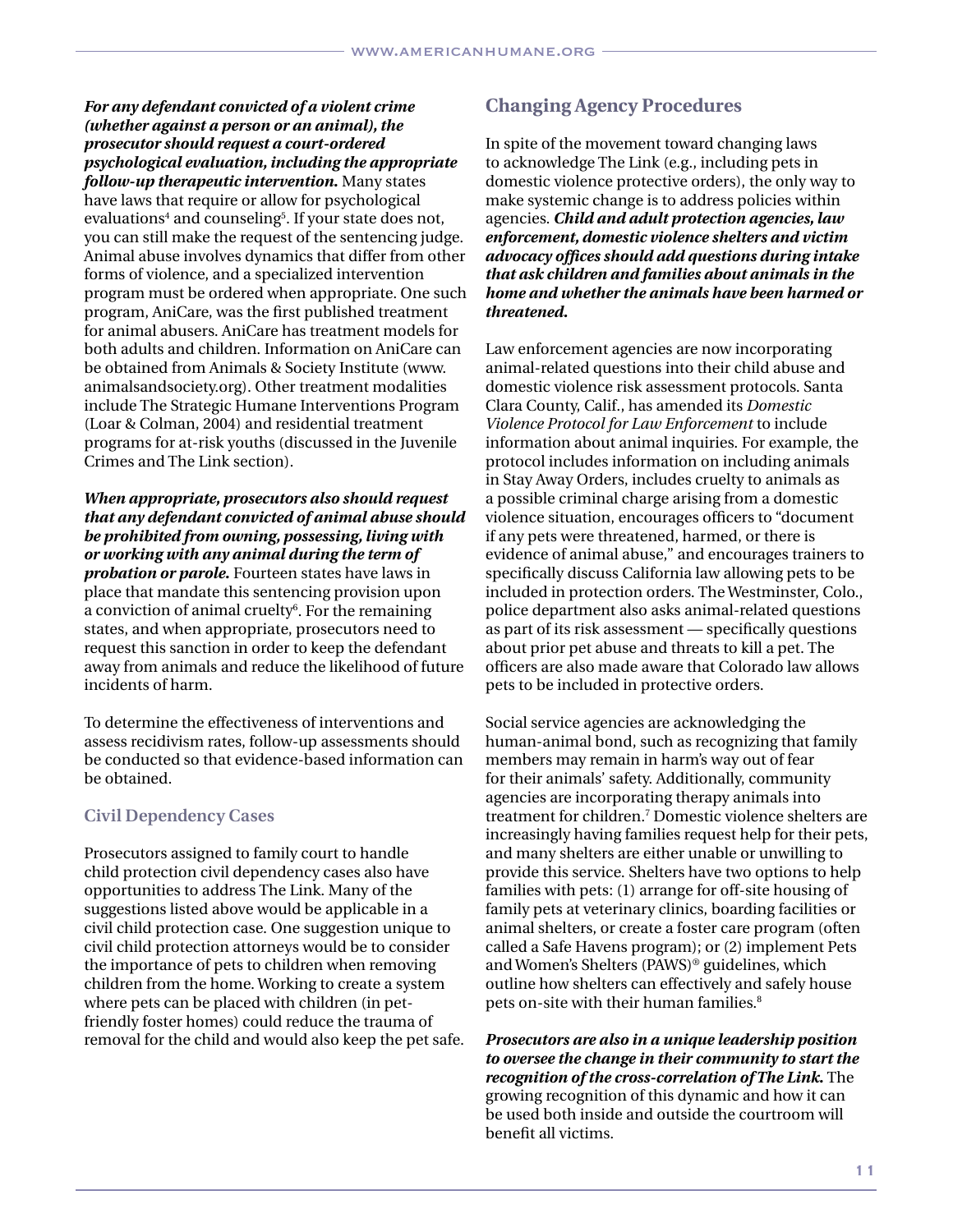## **Link-Related Case Law**

Below is a sampling of some appellate case law that links various forms of human and animal violence.

- New Mexico v. Stewart, 138 N.M. 500; 122 P.3d 1269 (2005) – Over a five-hour period, defendant alternately slapped, punched and kicked his girlfriend, her 13-month-old child and the family's puppy. The primary issue in this case was whether the defendant's assaultive acts were distinct enough to result in multiple charges for each victim. The court agreed that they were.
- In the Interest of AP and IP, 42 SW3d 248 (Tx. 2001) – This was a "dirty home" case that involved the mother refusing to comply with services and the father being imprisoned for burglary. The father would kill animals in front of the children, and this was a factor in terminating his parental rights.
- • Wisconsin v. Bellows, 217 Wis. 2d 614; 582 N.W.2d 53 (1998) – Defendant was convicted of multiple counts of child neglect and animal neglect. The defendant's home was searched due to a complaint about animals. The animals were removed due to unkempt and dirty conditions. The home was unhealthy and unsanitary for the children. The child neglect conviction was overturned due to the prosecutor improperly, and without notice, admitting the Child in Need of Protection or Services (CHIPS) petition in the criminal trial.
- Idaho v. Pugsley, 128 Idaho 168; 911 P.2d 761 (1996) – This case involved child sexual abuse involving the defendant's 12-year-old daughter, who was raped three times — one of which was observed by her 11-year-old sister. He was also charged with raping his 16-year-old half sister four years earlier. The defendant was sentenced to three concurrent life sentences and evidence of The Link was used to convict. On appeal, the court found that the sentence was not excessive because he had committed one rape in front of the sister, had threatened to kill the girls if they disclosed, and "reinforced his threats against his youngest daughter and a half sister by killing animals in front of them."
- In the Interest of PIM, 926 SW2d 223 (Mo. 1996) – The parents had seven children, three of whom were involved in this appeal involving termination of parental rights. Prior children had been removed and rights terminated. Animal sacrifices had been committed by the parents in front of the children. The petition also alleged neglect/ abuse of the children. Parental rights were terminated, and animal cruelty was a factor in the decision.
- Boarman v. Boarman, 194 W.Va. 118; 459 S.E. 2d 395 (1995) – This was a child custody case involving seven children. There were cross-complaints of child abuse against both parties, including against Mr. Boarman for his allegedly having "shot and killed the children's cat at a picnic." The court found that Mr. Boarman's "violence and expressions of racial, ethnic and gender comments, and the shooting of the animals have had a deleterious effect on [the children]."
- Schambon v. Kentucky, 821 SW2d 804 (1991) – Animal control was called regarding animal hoarding and neglect. Numerous animals were removed from the garage, including dead dogs. An animal control officer entered the home and found a dead dog on the kitchen floor and a room full of malnourished and dying cats in cages. Four children (ages 5 to 13) were removed because of unsanitary conditions in the home. All of the children subsequently disclosed sexual and physical abuse, including the 5-year-old, who said his parents took him to the local park, tied him to a tree and sold him for sex. The parents were convicted of multiple counts of sexual abuse. This case demonstrates how a cooperative relationship with animal control can help uncover child maltreatment.
- Maine v. Twist, 528 A.2d 1250 (1987) This case involved multiple counts of sexual abuse involving five children, ages 5 to 17. Testimony included the defendant having a gun and threatening to shoot the children if they disclosed the abuse, and the children had nightmares of being thrown into a fire by the defendant and the defendant killing their mom. "Undisputed testimony established that the children saw the defendant kill their cat by burning it in an oven."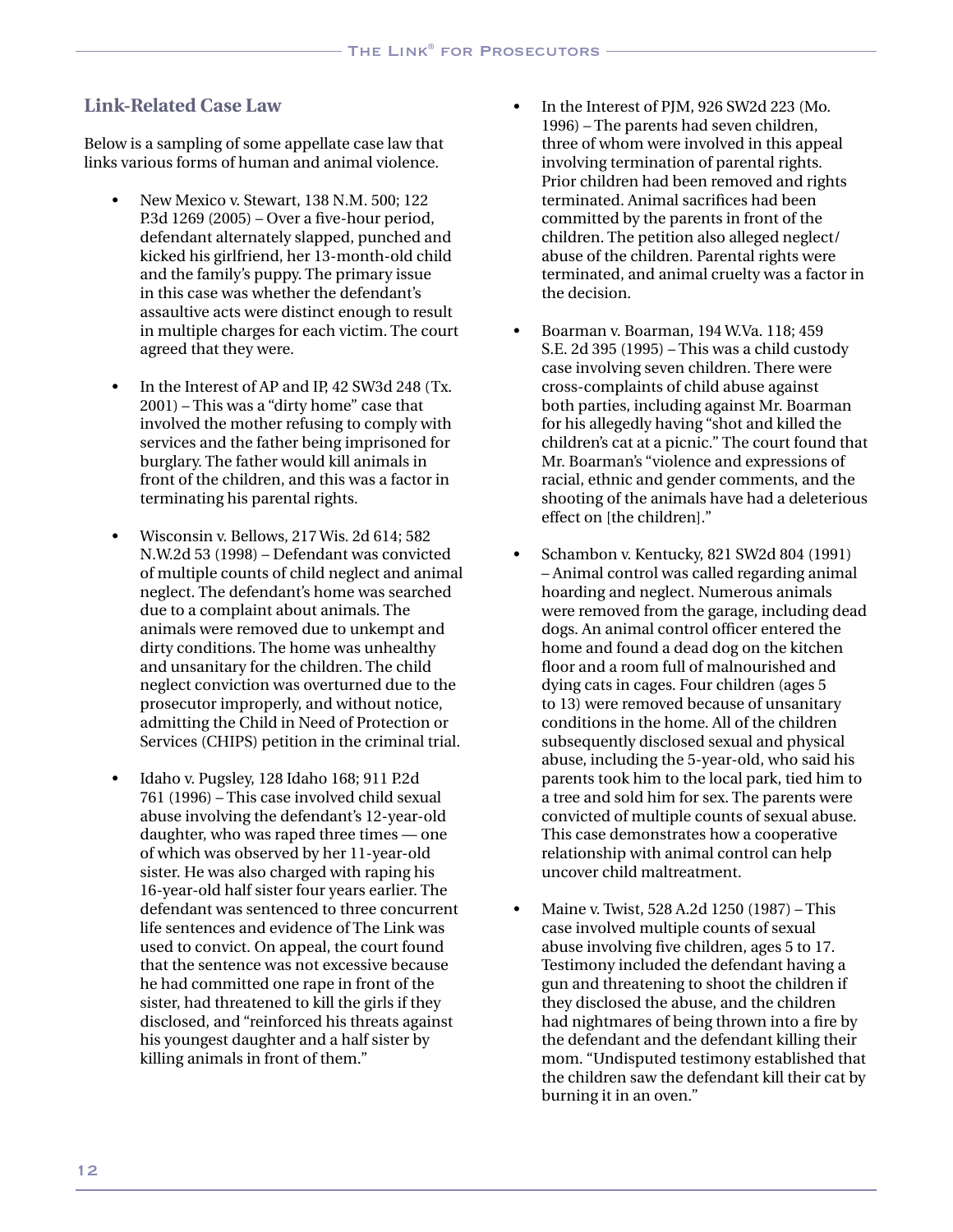In re SGT, 333 SE2d 445 (Ga. 1985) – This case involved the appeal of the termination of parental rights on the father of his adopted son. The child was mentally and physically abused. The father was also cruel to the family dog and said that the way to train a dog was to "tie him up and starve him to death and feed him gunpowder." All factors, including cruelty to the family dog, were considered in terminating parental rights.

## **Conclusion**

The Link is gaining recognition throughout various criminal justice professions across the country, including among prosecutors. If all prosecutors understand the dynamics underlying The Link, and have the tools available to properly address Linkrelated crimes, families and communities will be safer.

For additional information on The Link, please visit www.americanhumane.org/link.

To join the national effort to address The Link, please visit www.nationallinkcoalition.org.



## **References**

Alys, L., Wilson, J. C., Clarke, J., & Toman, P. (2009). Developmental animal cruelty and its correlates in sexual homicide offenders and sex offenders. In A. Linzey (Ed.), *The link between animal abuse and human violence.*  Eastbourne, East Sussex, UK: Sussex Academic Press.

American Humane Association. (2008). *Pets and Women's Shelters (PAWS)® Program startup guide.*  [Brochure]. Englewood, CO: Author.

American Humane Association. (2009). *Therapy Animals Supporting Kids (TASK)™ Program program manual.* [Brochure]. Englewood, CO: Author.

American Pet Products Association. (2010). 2009-2010 APPA National Pet Owners Survey.

American Psychiatric Association (2000). *Diagnostic and statistical manual of mental disorders* (4th ed.). Washington, DC: Author.

Ascione, F. R. (1998). Battered women's reports of their partners' and their children's cruelty to animals. *Journal of Emotional Abuse, 1*, 119-133.

Ascione, F. R. (2005). *Children & animals: Exploring the roots of kindness & cruelty* (p. 137). West Lafayette, IN: Purdue University Press.

Ascione, F. R. (2007). Emerging research on animal abuse as a risk factor for intimate partner violence. In K. Kendall-Tackett & S. Giacomoni (Eds.), *Intimate partner violence* (pp. 3.1-3.17). Kingston, NJ: Civic Research Institute.

Ascione, F. R., & Blakelock, H. H. (2003, July). Incarcerated men's reports of animal abuse: A study of the perpetrator's perspective. Paper presented at the 8th International Family Violence Conference, Portsmouth, NH.

Ascione, F. R., & Peak, T. (2009). *Elder adult abuse and animal welfare issues: Development, field testing, and dissemination of assessment protocols*. Logan, UT: Utah State University.

Ascione, F. R., & Shapiro, K. (2009). People and animals, kindness and cruelty: Research directions and policy implications. *Journal of Social Issues, 65(3)*, 569-587.

Ascione, F. R., Weber, C. V., Thompson, T. M., Heath, J., Maruyama, M., & Hayashi, K. (2007). Battered pets and domestic violence: Animal abuse reported by women experiencing intimate violence and by nonabused women. *Violence Against Women, 13*(4), 354-373.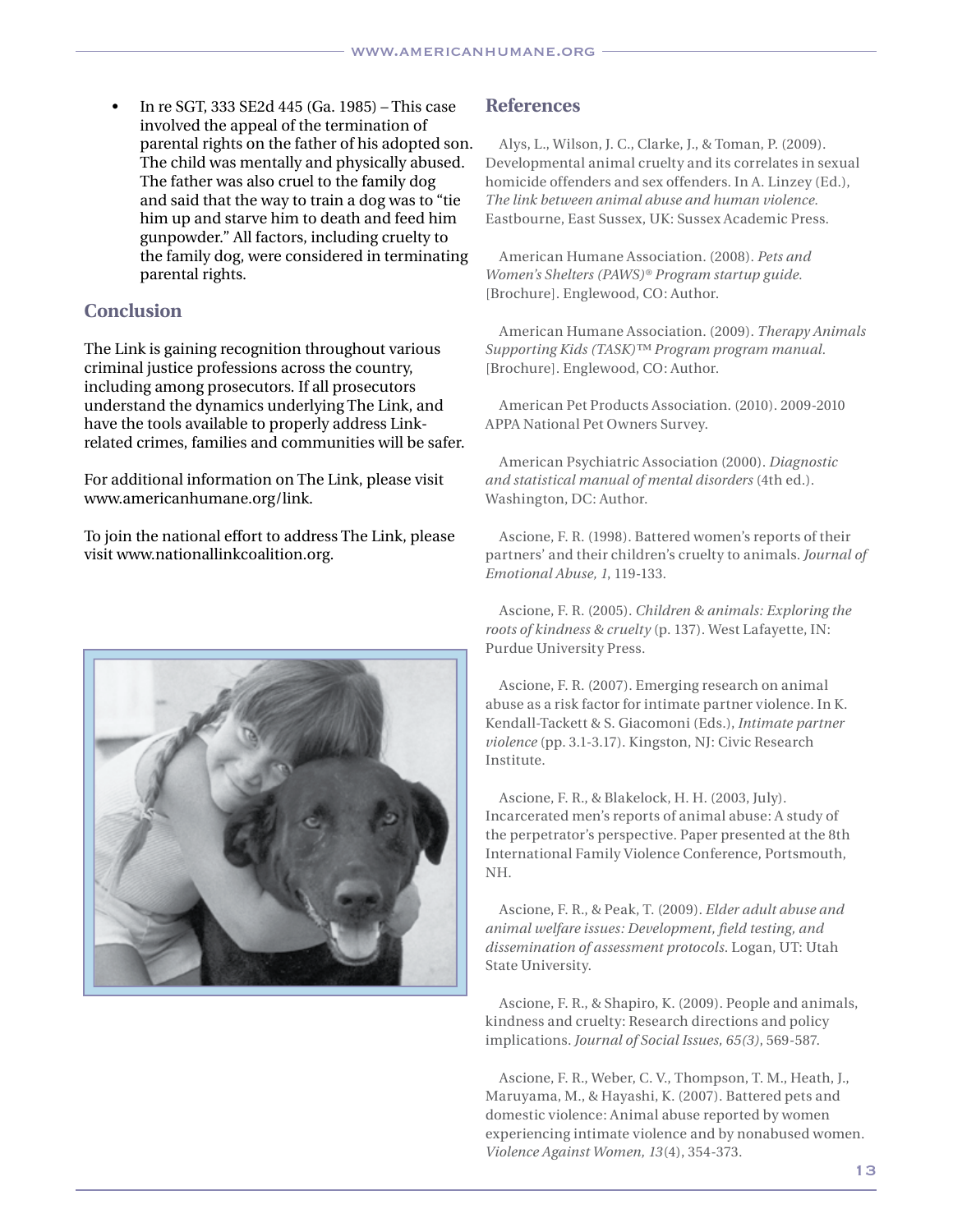Ascione, F. R., Weber, C. V., & Wood, D. S. (1997). The abuse of animals and domestic violence: A national survey of shelters for women who are battered. *Society & Animals, 5*(3), 205-218.

Baldry, A. C. (2005). Animal abuse among preadolescents directly and indirectly victimized at school and at home. *Criminal Behaviour and Mental Health, 15,* 97-110.

Becker, F., & French, L. (2004). Making the links: Child abuse, animal cruelty, and domestic violence. *Child Abuse Review, 13*, 399-414.

Becker, K. D., Stuewig, J., Herrera, V. M., & McCloskey, L. A. (2004). A study of firesetting and animal cruelty in children: Family influences and adolescent outcomes. *Journal of the American Academy of Child and Adolescent Psychiatry, 43*, 905-912.

Boat, B. W. (1999). Abuse of children and abuse of animals: Using the links to inform child assessment and protection. In F. R. Ascione & P. Arkow (Eds.), *Child abuse, domestic violence, and animal abuse: Linking the circles of compassion for prevention and intervention* (pp. 83-100). West Lafayette, IN: Purdue University Press.

Boat, B. W., & Knight, J. (2000). Experiences and needs of adult protective services case managers when assisting clients who have companion animals. *Journal of Elder Abuse & Neglect, 12*(3/4), 145-155.

Boat, B. W., Loar, L., & Phillips, A. (2008). Collaborating to assess, intervene, and prosecute animal abuse: A continuum of protection for children and animals. In F. R. Ascione (Ed.), *International handbook of animal abuse and cruelty: Theory, research, and application* (pp. 393-422). West Lafayette, IN: Purdue University Press.

Carlisle-Frank, P., Frank, J. M., & Nielsen, L. (2006). Selective battering of the family pet. *Anthrozoos, 17*(1), 26-42.

Currie, C. L. (2006). Animal cruelty by children exposed to domestic violence. *Child Abuse & Neglect, 30*(4), 425-435.

Dadds, M. R., & Fraser, J. A. (2006). Fire interest, fire setting and psychopathology in Australian children: A normative study. *Australian and New Zealand Journal of Psychiatry, 40*(6), 581-586.

Dadds, M. R., Whiting, C., & Hawes, D. J. (2006). Associations among cruelty to animals, family conflict, and psychopathic traits in childhood. *Journal of Interpersonal Violence, 21*, 411-429.

DeGue, S., & DiLillo, D. (2009). Is animal cruelty a "red flag" for family violence? Investigating co-occurring violence toward children, partners and pets, *Journal of Interpersonal Violence, 24*(6), 1036-1056.

DeViney, E., Dickert, J., & Lockwood, R. (1983). The care of pets within child abusing families. *International Journal for the Study of Animal Problems, 4,* 321-329.

Edelson, J. L., Mbilinyi, L. F., Beeman, S. K., & Hagemeister, A.K. (2003). How children are involved in adult domestic violence: Results from a four-city telephone survey. *Journal of Interpersonal Violence, 18*, 18-32.

Faver, C. A., & Strand, E. B. (2003). Domestic violence and animal cruelty: Untangling the web of abuse. *Journal of Social Work Education, 39*(2), 237-253.

Favre, D. (2004). Integrating animal interests into our legal system. *Animal Law, 10*, 87-98.

Gullone, E., & Robertson, N. (2008). The relationship between bullying and animal cruelty behaviours in Australian adolescents. *Journal of Applied Developmental Psychology, 29,* 371-379.

Hensley, C., & Tallichet, S. E. (2005). Learning to be cruel? Exploring the onset and frequency of animal cruelty. *International Journal of Offender Therapy and Comparative Criminology, 49*(1), 37-47.

Hensley, C., Tallichet, S. E., & Singer, S. D. (2006). Exploring the possible link between childhood and adolescent bestiality and interpersonal violence. *Journal of Interpersonal Violence, 21*, 910-923.

Hoarding of Animals Research Consortium. (n.d.) Retrieved June 7, 2010, from http://www.tufts.edu/vet/ hoarding/eldabuse.htm

Kellert, S. R., & Felthous, A. R. (1985). Childhood cruelty toward animals among criminals and noncriminals. *Human Relations, 38*, 1113-1129.

Kolko, D. (Ed.). (2002). *Handbook on firesetting in children and youth.* San Diego, CA: Academic Press.

Kotler, J. S., & McMahon, R. J. (2005). Child psychopathy: Theories, measurement, and relations with development and persistence of conduct problems. *Clinical Child and Family Psychology Review, 8*, 291-325.

Loar, L., & Colman, L. (2004). *Teaching empathy: Animalassisted therapy programs for children and families exposed to violence.* Alameda, CA: Latham Foundation.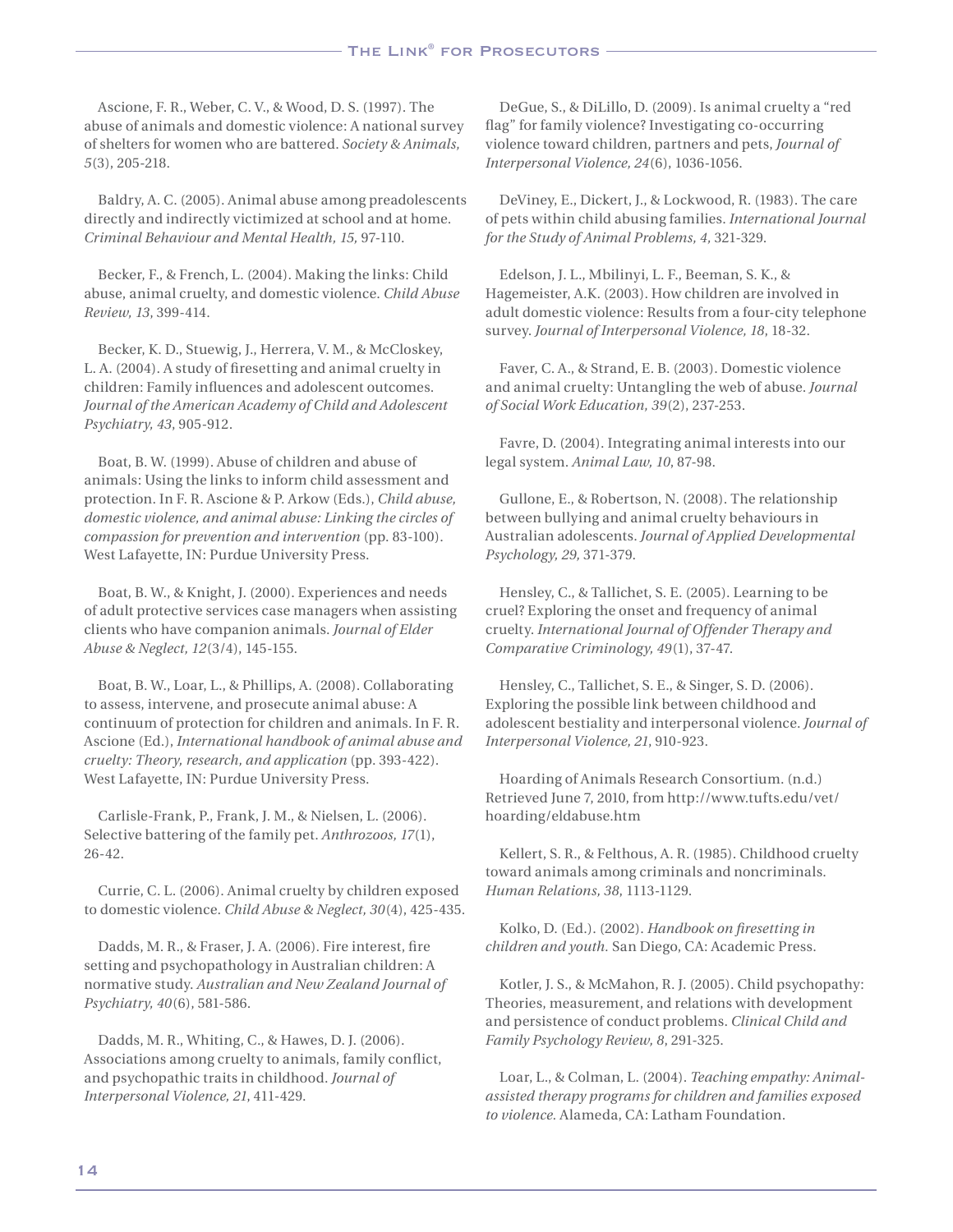Mason, D., Peak, T., Krannich, R., & Sanderson, M. (2002). *Planning the needs of Utah's senior citizens: Final project report. Dept. of Sociology, Social Work and Anthropology,* Utah State University: Logan, UT.

Merz-Perez, L., Heide, K. M., & Silverman, I. J. (2001). Childhood cruelty to animals and subsequent violence against humans. *International Journal of Offender Therapy and Comparative Criminology, 45*(5), 556-572.

National Coalition Against Domestic Violence (NCADV) *Domestic violence facts.* (n.d.) Retrieved May 21, 2010, from http://www.ncadv.org/files/DomesticViolenceFactSheet( National).pdf

Patronek, G. J. (2006). Animal hoarding: Its roots and recognition. *Veterinary Medicine, 101*, 520-530.

Patronek, G. (2008). Animal hoarding: A third dimension of animal abuse. In F. R. Ascione (Ed.), *The international handbook of animal abuse and cruelty: Theory, research, and application* (pp. 221-246). West Lafayette, IN: Purdue University Press.

Peak, T., & Ascione, F. R. (in press). Adult protective services and animal welfare: Should animal abuse and neglect be assessed during adult protective services screening? *Journal of Elder Abuse and Neglect.*

Phillips, A. (2004). The dynamics between animal abuse, child abuse and domestic violence: How pets help children. *The Prosecutor, 38*(5), 22-28.

Raine, A., Dodge, K., Loeber, R., Gatzke-Kopp, L., Lynam, D., Reynolds, C., Stouthamer-Loeber, M., & Liu, J. (2006). The reactive-proactive aggression questionnaire: Differential correlates of reactive and proactive aggression in adolescent boys. *Aggressive Behavior, 32*, 159-171.

Shapiro, H. L., Prince, J. B., Ireland, R., & Stein, M. T. (2006). A dominating imaginary friend, cruelty to animals, social withdrawal, and growth deficiency in a 7-year-old girl with parents with schizophrenia. *Journal of Developmental and Behavioral Pediatrics, 27*, 231-236.

Simmons, C. A., & Lehmann, P. (2007). Exploring the link between pet abuse and controlling behaviors in violent relationships. *Journal of Interpersonal Violence, 22*(9), 1211- 1222.

Simons, D. A., Wurtele, S. K., & Durham, R. L. (2008). Developmental experiences of child sexual abusers and rapists. *Child Abuse & Neglect, 32*, 549-560.

U.S. Department of Health and Human Services, Administration on Children, Youth and Families. (2009). *Child maltreatment 2007*. Washington, DC: U.S. Government Printing Office.

Vaughn, M. G., & Howard, M. O. (2005). The construct of psychopathy and its potential contribution to the study of serious, violent, and chronic youth offending. *Youth Violence and Juvenile Justice, 3,* 235-252.

Volant, A. M., Johnson, J. A., Gullone, E., & Coleman, G. J. (2008). The relationship between domestic violence and animal abuse: An Australian study. *Journal of Interpersonal Violence, 23*, 1277-1295.

#### **Notes**

- <sup>1</sup> For more information about Project Second Chance, please contact Tamara Ward, Community/Social Service Specialist, Youth Diagnostic & Development Center, 4000 Edith Blvd. NE, Albuquerque, NM 87107, (505) 841- 2424, THWard@cyfd.state.nm.us.
- <sup>2</sup> The following states have felony bestiality laws: Arizona (AZ ST 13-1411), Delaware (DE ST T. 11 § 777); Georgia (GA ST 16-6-6); Idaho (ID ST 18-6605); Illinois (720 ILCS 5/12-35); Indiana (IN ST 35-46-3-14); Massachusetts (MASS GEN LAW CH 272 § 34); Michigan (MCLA 750.158); Mississippi (MS ST 92-29-59); Missouri (MO ST 566.11); Montana (Mont. Ann. Stat. § 45-5-505); North Carolina (GSNC 14-177); Oklahoma (Okla. Stat. Tit. 21 § 886); Rhode Island (RI GEN LAWS 11-10-1); South Carolina (SC ST 16-15-120); South Dakota (SD ST 22-22- 42); Tennessee (TN ST § 39-14-214 (a)(1)); Virginia (VA ST 18.2-361); and Washington (WA ST 16.52.205). In the District of Columbia, bestiality is a felony if it is used as a part of a sexual performance involving minors (D.C. Code Ann. § 22-3101; 22-3103).

The following states have misdemeanor bestiality laws: Arkansas (ACA 5-14-122); California (Cal. Penal Code 286.5); Colorado (CRS 18-9-201-202 [subsequent offenses are felonies]); Connecticut (Conn. Gen. Stat §53a-73a [offenses involving minors under 16 years of age are elevated to felonies]); Iowa (IA ST 717C.1); Kansas (KS ST 21-3505 [offenses involving minors are elevated to felonies]); Louisiana (LSA-RS 14:89); Maine (17 MSRA 1031 (1)); Maryland (MD CRIM LAW CODE ANN 3-322); Minnesota (MN ST 609.294); Nebraska (NE ST 28-1010); New York (NY PENAL LAW 130.20); North Dakota (ND ST 12.1-20-12); Oregon (OR ST 167.333); Pennsylvania (18 PCSA 3129); Utah (UT ST 76-9-301.8); and Wisconsin (WI ST 944.17).